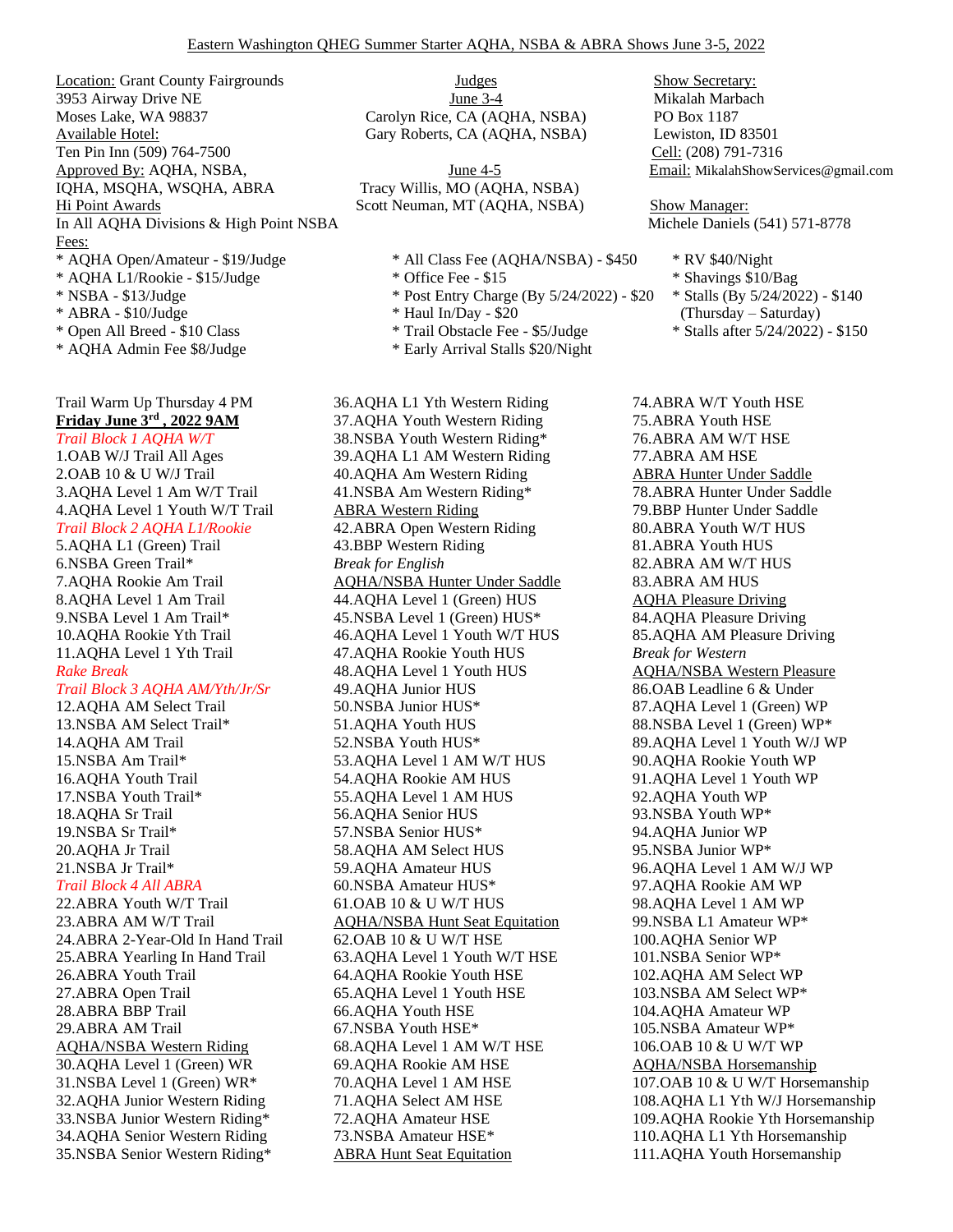112.NSBA Youth Horsemanship\* 113.AQHA L1 AM W/J Horsemanship 114.AQHA Rookie AM Horsemanship 115.AQHA L1 AM Horsemanship 116.NSBA L1 AM Horsemanship\* 117.AQHA AM Sel Horsemanship 118.AQHA Am Horsemanship 119.NSBA Am Horsemanship\* ABRA Horsemanship 120.ABRA W/T AM Horsemanship 121.ABRA AM Horsemanship 122.ABRA W/T Youth Horsemanship 123.ABRA Youth Horsemanship ABRA Western Pleasure 124.ABRA Western Pleasure 125.BBP Western Pleasure 126.ABRA W/T Youth WP 127.ABRA Youth Western Pleasure 128.ABRA W/T AM WP 129.ABRA AM Western Pleasure AQHA Games 130.AQHA Barrels 131.AQHA Youth Barrels 132.AQHA Amateur Barrels 133.AQHA Pole Bending 134.AQHA Youth Pole Bending 135.AQHA Am Pole Bending

## **Saturday June 4th, 2022 8AM**

AQHA Ranch Trail 136.AQHA Ranch Trail All Ages 137.AQHA Youth Ranch Trail 138.AQHA Amateur Ranch Trail ABRA Ranch Trail 139.ABRA Open Ranch Trail 140.BBP Ranch Trail 141.ABRA AM Ranch Trail 142.ABRA Youth Ranch Trail AQHA Reining 143.AQHA Level 1 (Green) Reining 144.AQHA Junior Reining 145.AQHA Senior Reining 146.AQHA Level 1 Youth Reining 147.AQHA Youth Reining 148.AQHA Level 1 AM Reining 149.AQHA Amateur Reining ABRA Reining 150.ABRA Open Reining 151.ABRA Open Ranch Reining AQHA Ranch Riding 152.AQHA Level 1 (Green) RR 153.AQHA Junior Ranch Riding 154.AQHA Senior Ranch Riding 155.AQHA L1 Yth Ranch Riding 156.AQHA Youth Ranch Riding 157.AQHA L1 AM Ranch Riding 158.AQHA Amateur Ranch Riding ABRA Ranch Riding 159.ABRA AM Ranch Riding 160.ABRA Youth Ranch Riding 161.BBP Ranch Riding 242. ABRA Open Ranch Riding

ABRA Ranch Pleasure 162.ABRA Open Ranch Rail Pleasure 163.ABRA AM Ranch Rail Pleasure 164.ABRA Youth Ranch Rail Pleasure ABRA Ranch Conformation 165.ABRA Open Ranch Conformation **Halter Delay Start Not Before 9AM** *All 4 Judges officiating Halter, Showmanship, Longeline* AQHA Halter 166.AQHA Yearling Colts 167.AQHA 2 Year Old Stallions 168.AQHA 3 Year Old Stallions 169.AQHA Aged Stallions 170.AQHA Performance Stallions GRAND & RESERVE STALLIONS 171.AQHA Am 2 & U Stallions 172.AQHA Am 3 & O Stallions 173.AQHA AM Perform Stallions AM GRAND & RESERVE STALLIONS 174.AQHA Yearling Geldings 175.AQHA 2 Year Old Geldings 176.AQHA 3 Year Old Geldings 177.AQHA Aged Geldings 178.AQHA Performance Geldings GRAND & RESERVE GELDINGS 179.AQHA L1 Yth 2 & U Geldings 180.AQHA L1 Youth 3 & O Geldings 181.AQHA L1 Yth Perform Geldings NO GRAND & RESERVE 182.AQHA Youth 2 & U Geldings 183.AQHA Youth 3 & O Geldings 184.AQHA Youth Perform Geldings YTH GRAND & RESERVE GELDINGS 185.AQHA L1 AM 2 & U Geldings 186.AQHA L 1 AM 3 & O Geldings 187.AQHA L1 AM Perform Geldings NO GRAND & RESERVE 188.AQHA Amateur 2 & U Geldings 189.AQHA Amateur 3 & O Geldings 190.AQHA AM Performance Geldings AM GRAND & RESERVE GELDINGS 191.AQHA Yearling Mares 192.AQHA 2 Year Old Mares 193.AQHA 3 Year Old Mares 194.AQHA Aged Mares 195.AQHA Performance Mares GRAND & RESERVE MARES 196.AQHA L1 Youth Mares 2 & U 197.AQHA Level 1 Yth Mares 3 & O 198.AQHA L1 Yth Perform Mares NO GRAND & RESERVE 199.AQHA Youth Mares 2 & Under 200.AQHA Youth Mares 3 & Over 201.AQHA Yth Performance Mares YOUTH GRAND & RESERVE MARES 202.AQHA L1 Am Mares 2 & Under 203.AQHA L1 Am Mares 3 & Over 204.AQHA L1 AM Perform Mares NO GRAND OR RESERVE 205.AQHA Amateur Mares 2 & U 206.AQHA Amateur Mares 3 & O

207.AQHA AM Performance Mares AM GRAND & RESERVE MARES ABRA Halter 208.Dun Factor 209.Buckskin Color Class 210.ABRA Yearling & Over Stallions 211.BBP Yearling & Over Stallions 212.ABRA Performance Stallions GRAND & RESERVE STALLIONS 213.ABRA Yearling & O Geldings 214.BBP Yearling & Over Geldings 215.ABRA Performance Geldings GRAND & RESERVE GELDINGS 216.ABRA AM All Age Geldings 217.ABRA AM Performance Geldings GRAND & RESERVE AM GELDINGS 218.ABRA Youth All Age Geldings 219.ABRA Yth Performance Geldings GRAND & RESERVE YTH GELDINGS 220.ABRA Yearling & Over Mares 221.BBP Yearling & Over Mares 222.ABRA Performance Mares GRAND & RESERVE MARES 223.ABRA AM All Age Mares 224.ABRA AM Performance Mares GRAND & RESERVE AM MARES 225.ABRA Youth All Age Mares 226.ABRA Youth Performance Mares GRAND & RESERVE YTH MARES AQHA/NSBA Showmanship 227.AQHA Rookie Yth Showmanship 228.AQHA L1 Yth Showmanship 229.AQHA Youth Showmanship 230.NSBA Youth Showmanship\* 231.AQHA Rookie AM Showmanship 232.AQHA L1 AM Showmanship 233.AQHA Sel AM Showmanship 234.AQHA Am Showmanship 235.NSBA Amateur Showmanship ABRA Showmanship 236.ABRA Youth W/T Showmanship 237.ABRA AM W/T Showmanship 238.ABRA Youth Showmanship 239.ABRA AM Showmanship ABRA Longeline 240.ABRA Yearling Longeline 241.ABRA 2-Year-Old Longeline AQHA/NSBA Hunter Under Saddle 44. AQHA Level 1 (Green) HUS 45. NSBA Level 1 (Green) HUS\* 46. AQHA Level 1 Youth W/T HUS 47. AQHA Rookie Youth HUS 48. AQHA Level 1 Youth HUS 49. AQHA Junior HUS 50. NSBA Junior HUS\* 51. AQHA Youth HUS 52. NSBA Youth HUS\* 53. AQHA Level 1 AM W/T HUS 54. AQHA Rookie AM HUS 55. AQHA Level 1 AM HUS 56. AQHA Senior HUS 57. NSBA Senior HUS\*